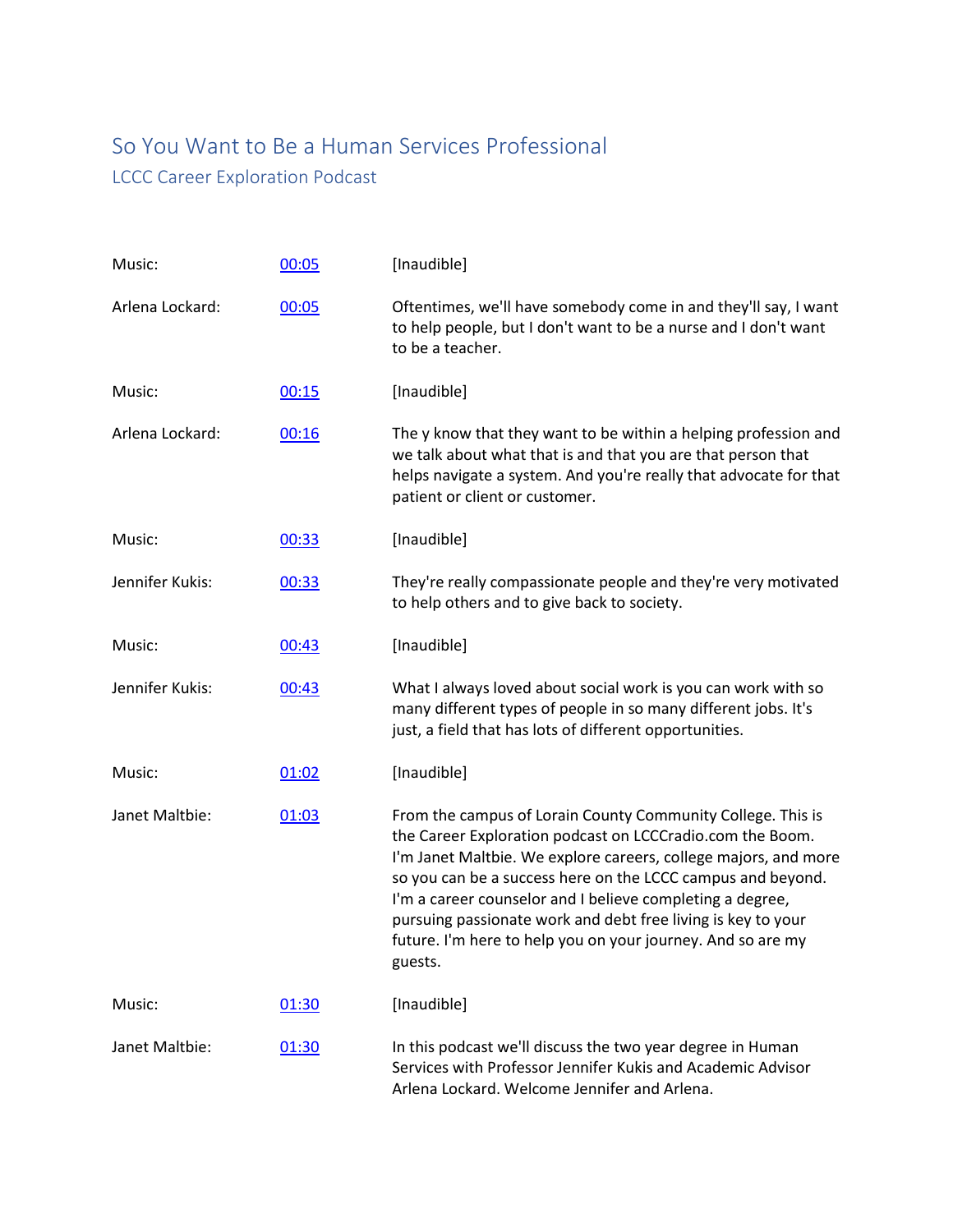| Jennifer Kukis: | 01:40 | Thank you.                                                                                                                                                                                                                                                                                                                                                                                                                                                                                                                                                                                                                                                                                                                                                                                                                                                                                                                                                                                                    |
|-----------------|-------|---------------------------------------------------------------------------------------------------------------------------------------------------------------------------------------------------------------------------------------------------------------------------------------------------------------------------------------------------------------------------------------------------------------------------------------------------------------------------------------------------------------------------------------------------------------------------------------------------------------------------------------------------------------------------------------------------------------------------------------------------------------------------------------------------------------------------------------------------------------------------------------------------------------------------------------------------------------------------------------------------------------|
| Janet Maltbie:  | 01:41 | Jennifer. Can you talk about the Human Service degree? What<br>kind of things would they normally do?                                                                                                                                                                                                                                                                                                                                                                                                                                                                                                                                                                                                                                                                                                                                                                                                                                                                                                         |
| Jennifer Kukis: | 01:46 | Okay, so somebody with the Associates Degree in Human<br>Services would be doing program development, carrying out<br>programs. You know, an example is Big Brothers Big Sisters that<br>has a lot of my students there. Some have gone on and got<br>higher degrees but they did their practicum there. So they<br>people think of big brothers, big sisters. As you know, the<br>volunteer in the community gets a little, but they also go into<br>schools and they do. So a Human Service degree student might<br>coordinate those sites at the schools with high school students<br>being the big and elementary schools, students being the little.<br>In social work. The first professional level is a Bachelor's degree,<br>but this is a paraprofessional level that has a, license with it. So<br>when they successfully complete the two year Human Services<br>degree and meet all the requirements, they are eligible for the<br>Assistant Social Work license with the Ohio Social Work Board. |
| Jennifer Kukis: | 02:52 | And so the purpose of the Applied Human Service degree is that<br>they are being trained to be able to go into an entry level<br>position in Human Services and Social Services as a generalist.<br>So, you know, they may want to work with an agency that helps<br>children or somebody might want to work with the elderly, but<br>we're training them to work with any population.                                                                                                                                                                                                                                                                                                                                                                                                                                                                                                                                                                                                                        |
| Janet Maltbie:  | 03:16 | They are working alongside of social workers. Correct?                                                                                                                                                                                                                                                                                                                                                                                                                                                                                                                                                                                                                                                                                                                                                                                                                                                                                                                                                        |
| Jennifer Kukis: | 03:20 | Yes.                                                                                                                                                                                                                                                                                                                                                                                                                                                                                                                                                                                                                                                                                                                                                                                                                                                                                                                                                                                                          |
| Janet Maltbie:  | 03:20 | Okay. Cause.                                                                                                                                                                                                                                                                                                                                                                                                                                                                                                                                                                                                                                                                                                                                                                                                                                                                                                                                                                                                  |
| Jennifer Kukis: | 03:21 | And other people,                                                                                                                                                                                                                                                                                                                                                                                                                                                                                                                                                                                                                                                                                                                                                                                                                                                                                                                                                                                             |
| Janet Maltbie:  | 03:22 | All right. And other people                                                                                                                                                                                                                                                                                                                                                                                                                                                                                                                                                                                                                                                                                                                                                                                                                                                                                                                                                                                   |
| Jennifer Kukis: | 03:23 | Um right. So you know, so they have to be just like Social<br>Workers at the Bachelor's Degree have an LSW. They also have<br>to be supervised but this is an entry level, allows for an entry<br>level position at the two year degree.                                                                                                                                                                                                                                                                                                                                                                                                                                                                                                                                                                                                                                                                                                                                                                      |
| Janet Maltbie:  | 03:40 | All right. Arlena when you talk with students regarding this<br>Human Services degree, what kind of students do you think are<br>particularly well suited for this degree?                                                                                                                                                                                                                                                                                                                                                                                                                                                                                                                                                                                                                                                                                                                                                                                                                                    |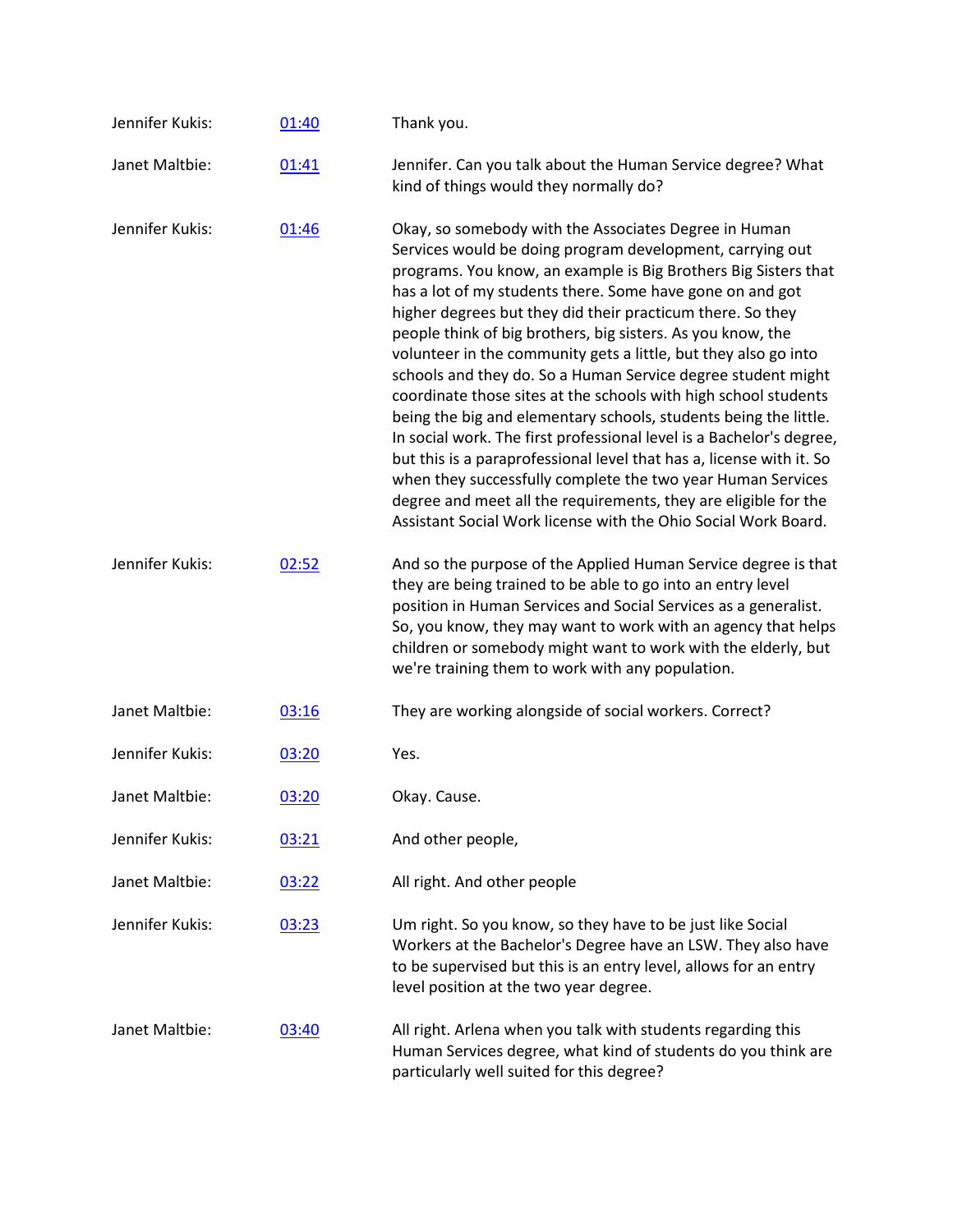| Arlena Lockard: | 03:50 | Those students that, know, they want to be helpers in some<br>fashion, but they're trying to figure it out. Oftentimes we'll have<br>somebody come in and they'll say, I want to help people, but I<br>don't want to be a nurse and I don't want to be a teacher. And<br>so they know that, they want to be within a helping profession<br>and we talk about what that is and that you are that person that<br>helps the patient or the client navigate a system and you're<br>really that advocate for that patient or client or customer. And<br>so understanding the system, they are going to be working for<br>the institution that are going to be working for the agency that<br>you're working for. And having that knowledge is only gonna<br>make you better at your job. So understanding that as well as<br>people in general, understanding how people operate,                                                           |
|-----------------|-------|----------------------------------------------------------------------------------------------------------------------------------------------------------------------------------------------------------------------------------------------------------------------------------------------------------------------------------------------------------------------------------------------------------------------------------------------------------------------------------------------------------------------------------------------------------------------------------------------------------------------------------------------------------------------------------------------------------------------------------------------------------------------------------------------------------------------------------------------------------------------------------------------------------------------------------------|
| Jennifer Kukis: | 04:37 | It helps.                                                                                                                                                                                                                                                                                                                                                                                                                                                                                                                                                                                                                                                                                                                                                                                                                                                                                                                              |
| Arlena Lockard: | 04:38 | It's going to be, I'm really what makes you a good at this<br>position. I also have another bucket of students that come in<br>that again have been touched by Social Services. So they've<br>either been a child that had a child advocate or somebody in<br>their family had to navigate Job and Family services or<br>something like that. And so they come in with clear purpose and<br>a goal. They know, they understand why they're pursuing<br>Human Services. So they'll come in and tell you that I want to do<br>the Human Services degree or I want to be a Licensed Social<br>Worker. So I think if I had to pick between the two, the ones<br>that have the very clear decision on why they're doing it, that<br>purpose and that intent are typically the most successful out of<br>the two buckets. But that doesn't mean that somebody who<br>kind of falls into this career, isn't it also a successful one as well. |
| Janet Maltbie:  | 05:31 | The thing that I like about the Human Services degree is the two<br>year program. You don't have to go on for a four year degree<br>because that's not what everybody wants. Only certain people<br>want to continue on with the Bachelor's degree, but yet it also,<br>those courses that you take for the Human Services also feed<br>into the Bachelor's degree in social work.                                                                                                                                                                                                                                                                                                                                                                                                                                                                                                                                                     |
| Jennifer Kukis: | 05:52 | Correct.                                                                                                                                                                                                                                                                                                                                                                                                                                                                                                                                                                                                                                                                                                                                                                                                                                                                                                                               |
| Janet Maltbie:  | 05:52 | So you have a choice.                                                                                                                                                                                                                                                                                                                                                                                                                                                                                                                                                                                                                                                                                                                                                                                                                                                                                                                  |
| Jennifer Kukis: | 05:54 | Right. But I would say, and I do encourage students, I think in<br>the classes we make it pretty clear to really move forward in<br>this field. You really do need to go on and get a social work<br>degree. However, I do have several students who have not and<br>are still in the job that they got when they got hired after the<br>two year degree and it's been, I mean one's been a decade and                                                                                                                                                                                                                                                                                                                                                                                                                                                                                                                                 |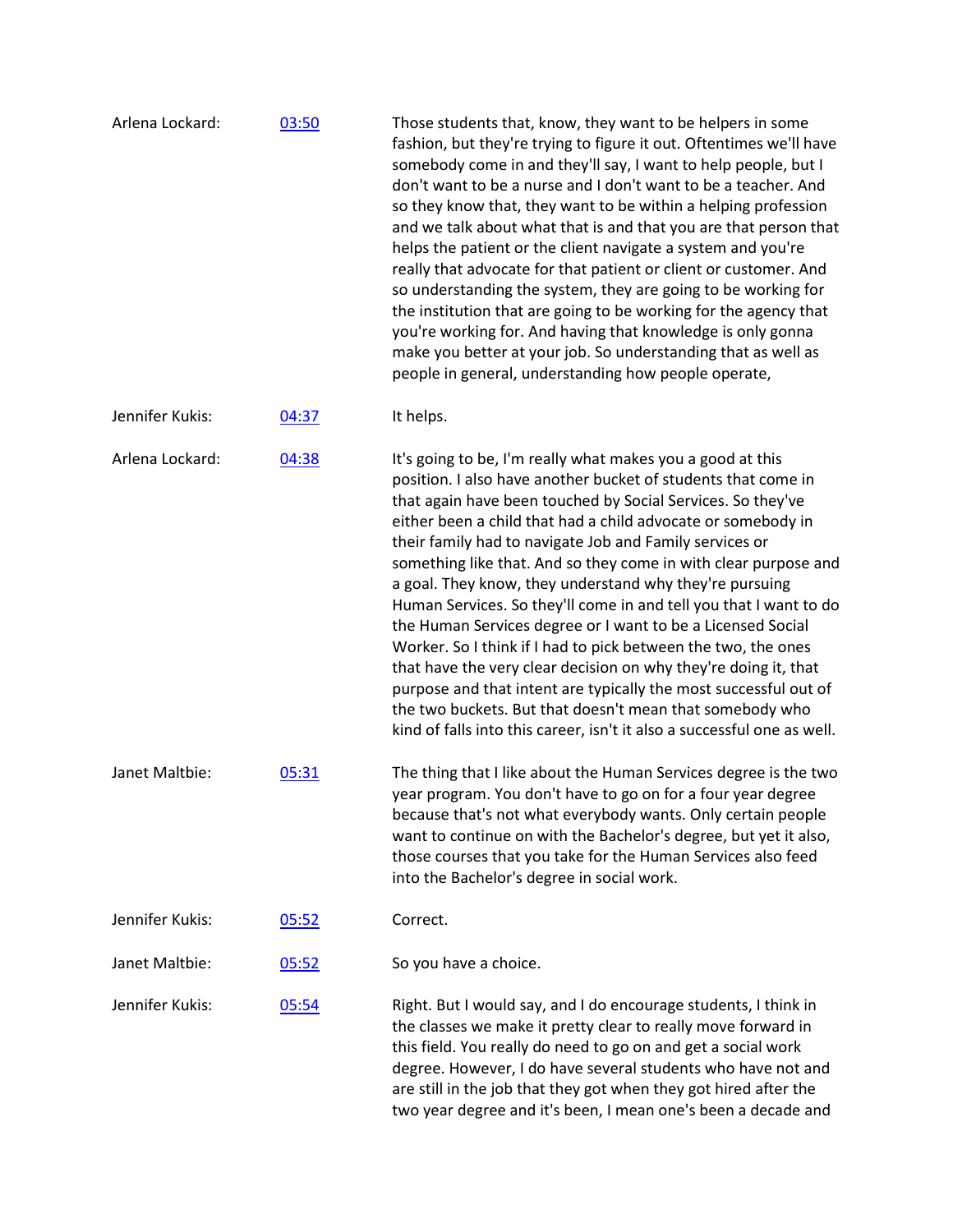|                 |       | she's very happy where she's at in the position she's at and has<br>built herself a career there.                                                                                                                                                                                                                                                                                                                                                       |
|-----------------|-------|---------------------------------------------------------------------------------------------------------------------------------------------------------------------------------------------------------------------------------------------------------------------------------------------------------------------------------------------------------------------------------------------------------------------------------------------------------|
| Jennifer Kukis: | 06:23 | But I would say for the most part, most people do go on. I<br>actually have two Adjuncts who went through my two year<br>degree program who are now teaching here and have Master's<br>degrees.                                                                                                                                                                                                                                                         |
| Janet Maltbie:  | 06:36 | That's cool.                                                                                                                                                                                                                                                                                                                                                                                                                                            |
| Jennifer Kukis: | 06:37 | It is.                                                                                                                                                                                                                                                                                                                                                                                                                                                  |
| New Speaker:    | 06:37 | Yeah. It is.                                                                                                                                                                                                                                                                                                                                                                                                                                            |
| Janet Maltbie:  | 06:39 | The Human Services degrees. What kind of money are we<br>talking about salary wise? Are we, are we looking at what, 10,<br>\$15? \$20 an hour? Is that where we're looking at?                                                                                                                                                                                                                                                                          |
| Jennifer Kukis: | 06:48 | Yeah. you know, you don't go into this field for the money. I<br>mean, I think it's you know, you go in for many reasons, but that<br>is an important component of it. UI would say that the average<br>student in getting a degree from the two year Human Services<br>Associates degree is making the average is about \$13 an hour.<br>But that's the average. So I have some getting hired at 11,<br>unfortunately some, you know, at 10 something. |
| Jennifer Kukis: | 07:17 | But then I also have had students getting hired at the 15, 16. So<br>it depends on what type of organization or agency you're and<br>what population you're working with.                                                                                                                                                                                                                                                                               |
| Janet Maltbie:  | 07:29 | Okay. And then obviously as you move towards the Bachelor's<br>degree and the Master's degree, you going to be earning more.                                                                                                                                                                                                                                                                                                                            |
| Jennifer Kukis: | 07:35 | You're going to be earning more. But the Bachelor's degree and<br>I've done some research. The Bachelor's, there's more<br>opportunity. I'll be honest, at the Bachelor's for entry level jobs,<br>but the rate seems to be about the same as the Associates.<br>They're not really making that much more, except there's some<br>areas they might be able to get a job more easily than the<br>Human Service that might pay a little more.             |
| Janet Maltbie:  | 07:57 | Okay. And embedded in the Human Services degree, I believe is<br>Intro to Social Work, correct?                                                                                                                                                                                                                                                                                                                                                         |
| Jennifer Kukis: | 08:03 | Correct.                                                                                                                                                                                                                                                                                                                                                                                                                                                |
| Janet Maltbie:  | 08:04 | Can you tell us a little bit about what that class is about?                                                                                                                                                                                                                                                                                                                                                                                            |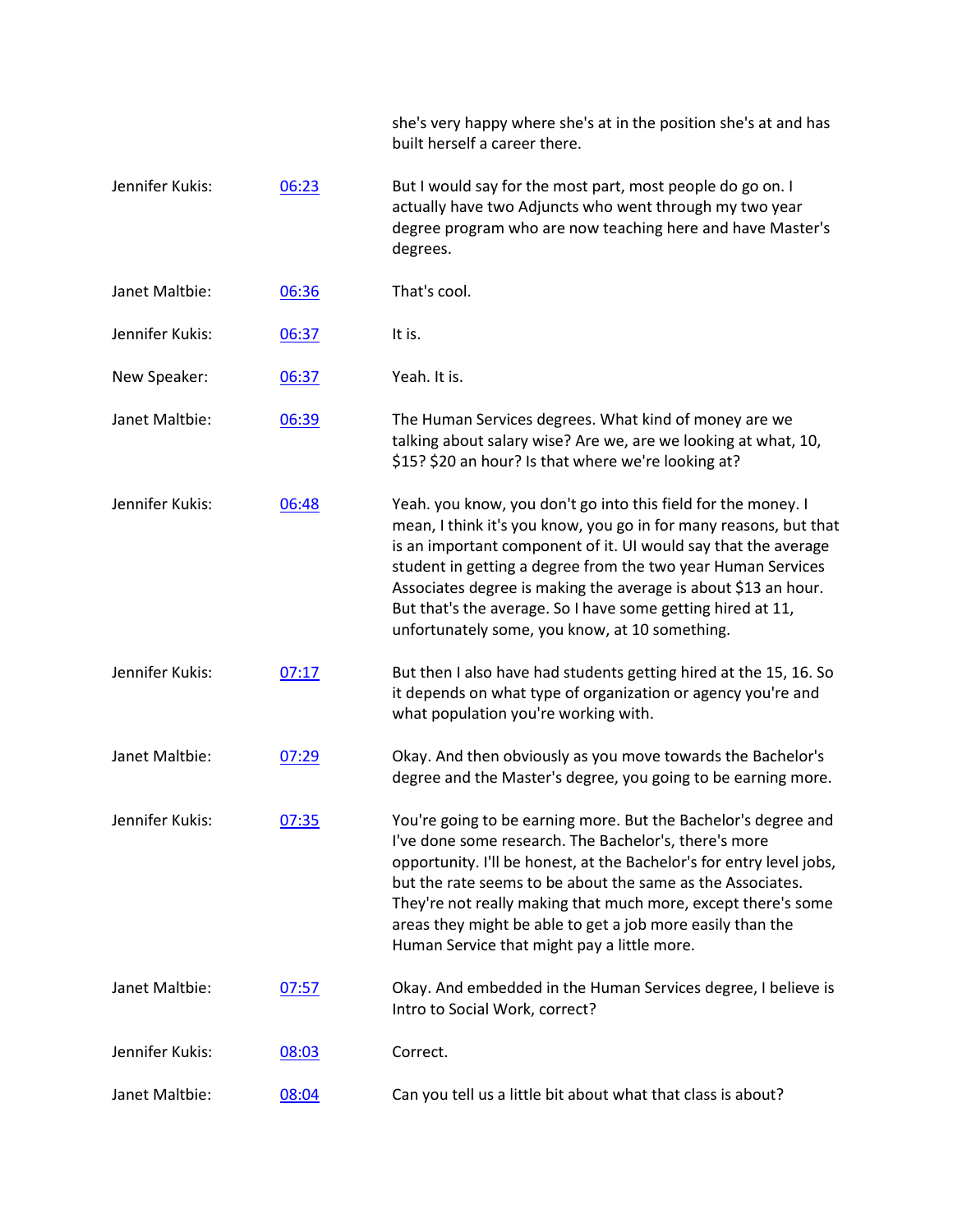| Jennifer Kukis: | 08:07 | Okay. So the intro to social work class is really helping people,<br>one, to see if this is the field for them. So it's like a smorgasbord<br>about the social work field and all the areas. I mean, what I<br>always loved about social work is you can work with so many<br>different types of people in so many different jobs. It's just a, a<br>field that has lots of different opportunities. So we want to<br>show them that and also start to build on the kinds of skills<br>they're going to need for the rest of the courses. |
|-----------------|-------|-------------------------------------------------------------------------------------------------------------------------------------------------------------------------------------------------------------------------------------------------------------------------------------------------------------------------------------------------------------------------------------------------------------------------------------------------------------------------------------------------------------------------------------------|
| Janet Maltbie:  | 08:42 | And also part of the social work or the Human Services degree is<br>math, right. There is a math                                                                                                                                                                                                                                                                                                                                                                                                                                          |
| Jennifer Kukis: | 08:49 | Yes                                                                                                                                                                                                                                                                                                                                                                                                                                                                                                                                       |
| Janet Maltbie:  | 08:50 | Class that you have to take college level math class. Correct.<br>And, and then there's also the practicum that is toward the end<br>of the class, once you've had what, how many, two semesters of<br>what do you, what is.                                                                                                                                                                                                                                                                                                              |
| Jennifer Kukis: | 09:03 | Usually the last semester?                                                                                                                                                                                                                                                                                                                                                                                                                                                                                                                |
| Janet Maltbie:  | 09:05 | Is it the last semester?                                                                                                                                                                                                                                                                                                                                                                                                                                                                                                                  |
| New Speaker:    | 09:06 | Yes.                                                                                                                                                                                                                                                                                                                                                                                                                                                                                                                                      |
| Arlena Lockard: | 09:06 | And in the last year for sure.                                                                                                                                                                                                                                                                                                                                                                                                                                                                                                            |
| Janet Maltbie:  | 09:08 | And they go to you or are they are you coordinating that part?                                                                                                                                                                                                                                                                                                                                                                                                                                                                            |
| Jennifer Kukis: | 09:11 | Yes, I do, I interview them really to see what their interests are<br>and tell them workplaces I've had students and also how,<br>explain how if they want to find their own place, how that<br>works and walk them through all that and support them<br>through that.                                                                                                                                                                                                                                                                    |
| Janet Maltbie:  | 09:27 | Okay. Is there any student that comes to mind that kinda really<br>struggled through the program but then eventually found a<br>way?                                                                                                                                                                                                                                                                                                                                                                                                      |
| New Speaker:    | 09:35 | Yes, they've often have a life event or more than one life event<br>that has come up such as, you know, having a child or a parent<br>getting really sick on top of another issue and they've had to<br>take a break and then they've come back. It's sometimes it's<br>happened more than once, but those are those students that<br>Arlena was speaking about that come in with a purpose and<br>they are motivated and they are going to do this and I was a,<br>you know, it's a high percentage of the students in the, in the       |